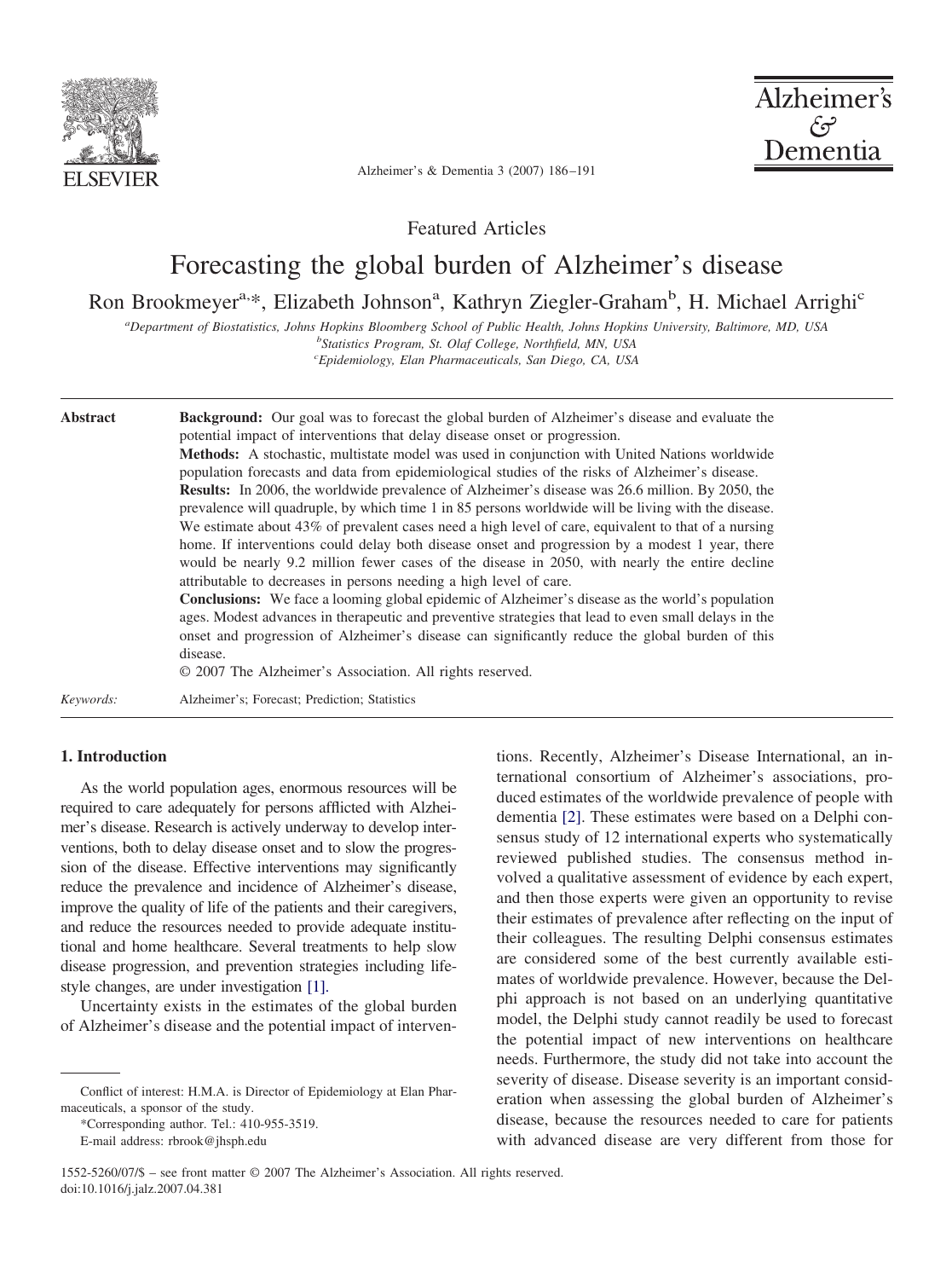

Fig. 1. Multistate model of progression of Alzheimer's disease. Transition probabilities include disease incidence rates (*r*), disease progression rates  $(\gamma)$ , and death rates  $(d)$ , which can depend on age  $(t)$  and calendar year  $(y)$ .

patients early in the disease process. The objective of this study is to forecast the global burden of Alzheimer's disease, based on a mathematical model that incorporates the aging of the world's population. The model is used to forecast the worldwide prevalence of Alzheimer's disease, evaluate the impact of interventions, and incorporate disease severity.

#### **2. Methods**

## *2.1. The multistate model*

Our methodology is based on a multistate probabilistic model for the incidence and progression of Alzheimer's disease. The method extends a single-stage disease model used for United States projections [\[3\]](#page-5-0) by including early and late stages of the disease. According to the model, healthy persons have an annual probability of onset of Alzheimer's disease which begins in an early stage and ultimately progresses to late-stage disease. Persons with early-stage disease have an annual probability of progressing to latestage disease. The definitions of early-stage and late-stage disease, including mean durations, are discussed below. Persons are at risk of death during each state. The model is illustrated schematically in Fig. 1. The transition probabilities between states are the probabilities of moving from one state to the next. We allow some of these transition probabilities to depend not only on age but also calendar year, to account both for birth cohort effects (e.g., death rates change over time) and for the impact of new interventions that could potentially delay disease onset and progression. The model is implemented as a discrete-time stochastic model in which transitions occur only at the beginning of a calendar year, and it is possible that persons may have multiple transitions in a year (e.g., disease onset followed by death could occur in the same year).

We derived formulas for the age-specific prevalence rates of early-stage and late-stage disease in terms of the model in Fig. 1. The transition probabilities are inputs into these formulas. We performed a number of analyses and systematic reviews of the published literature, to estimate the transition probabilities (described below). Then, we forecast disease prevalence by multiplying the formulas for age-specific prevalence rates by demographic population

projections. We used the United Nations worldwide population projections [\[4\].](#page-5-0) Those projections are in terms of 5-year age groups, which we interpolated to obtain projections by single year of age. We performed analyses separately by gender, and for each of six regions of the world. Then, we evaluated the potential effects of interventions that delay disease onset, delay disease progression, or both, by modifying the transition probabilities under different scenarios. We multiplied the transition probabilities by various factors (relative risks) to model the potential effects of interventions. We translated these relative risks into average delays in disease onset and progression (in the absence of competing causes of death) as an alternative way to express the efficacy of intervention programs. We considered the impact of interventions that begin in the year 2010. The technical details, including the formulas for age-specific prevalence rates and the computing software, are available from the authors at [http://www.biostat.jhsph.edu/project/](http://www.biostat.jhsph.edu/project/globalAD/index.htm) [globalAD/index.htm.](http://www.biostat.jhsph.edu/project/globalAD/index.htm)

## *2.2. Transition probabilities*

Here, we discuss inputs for each of the transition probabilities of Fig. 1.

## *2.2.1. Incidence rates*

We estimated age-specific probabilities of disease onset by performing a systematic review of published incidence rates of Alzheimer's disease. Jorm and Jolley [\[5\]](#page-5-0) reviewed the worldwide literature on incidence rates of Alzheimer's disease. We updated the review of Jorm and Jolley [\[5\]](#page-5-0) to include recent studies reporting age-specific incidence rates of Alzheimer's disease. We fit a linear regression equation to the log of the age-specific incidence rate for each of 27 studies in our review, because incidence rates appeared to grow exponentially with age. We then averaged the rates from the fitted regression lines to obtain an equation for the age-specific incidence rate. We found that the annual agespecific incidence of Alzheimer's disease at age *t* expressed in percentage per year (for  $t > 60$ ) is given by:

Incidence rate (
$$
\%
$$
 per year) = 0.117 $e^{.127(t-60)}$ . (1)

Equation 1 implies that incidence grows exponentially with a doubling time of about 5.5 years. We found no significant geographic differences in the doubling times of Alzheimer's incidence  $(P = 0.3)$ , suggesting that any geographic variation may be due to different criteria and thresholds for diagnosis. We used Equation 1 for the incidence rates  $(r_{tx}$  in Fig. 1) in our analyses. We accounted for uncertainty in Equation 1 by performing a sensitivity analysis that used a range based on the upper and lower 10th percentiles of the distribution of fitted incidence rates from all studies. This range spanned from about half to double the incidence estimates from Equation 1. For example, the predicted annual incidence at age 80 years is 1.48% per year, with a range of  $0.67-3.41\%$ . The ranges we cite in Results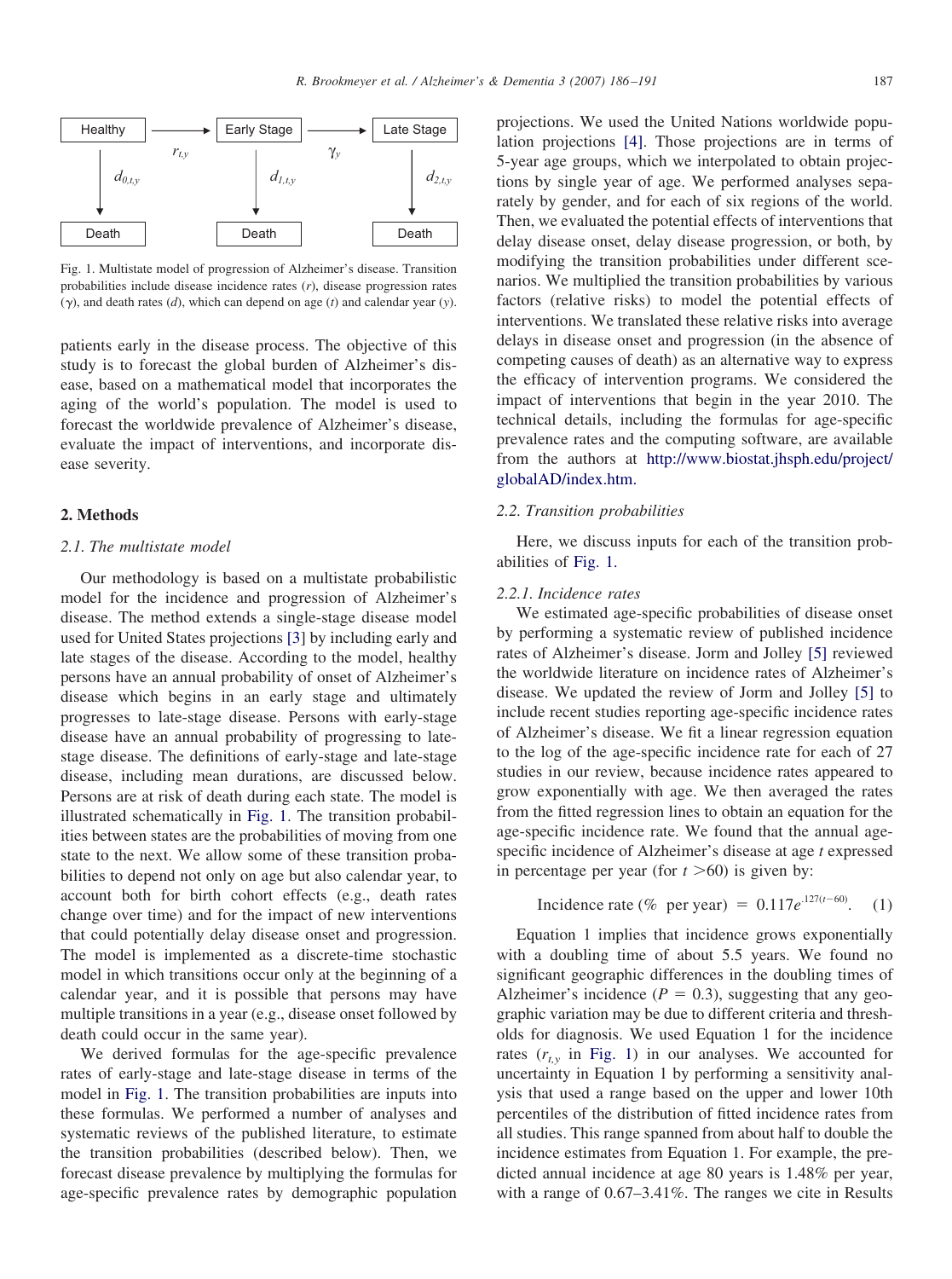account for this uncertainty in incidence rates. We also performed sensitivity analyses of the assumption that incidence continues to grow exponentially at the oldest ages by holding incidence rates constant after age 90 years.

#### *2.2.2. Disease progression*

Alzheimer's is a progressive disease, and persons who have the disease longer often require a higher level of care. Considerable variability exists in the world's literature on the rate of progression of Alzheimer's disease, which results from differences in definitions of severe disease among studies, and heterogeneity in disease course among patients. The Consortium to Establish a Registry for Alzheimer's Disease suggested that 6 years is the mean time from mild to severe disease, using the Clinical Dementia Rating Scale [\[6\].](#page-5-0) Similarly, a study examining the time by which patients needing care equivalent to placement in a health-related facility, such as a nursing home, also obtained an estimate of about 6 years [\[7\].](#page-5-0) We defined late-stage disease as referring to the period when patients need such a high level of care. We used an annual transition probability from earlystage to late-stage disease of 0.167 in our model, which corresponds to a mean duration of early-stage disease of approximately 6 years. The model accounts for variability in the duration of early disease course (the 25th, 50th, and 75th percentiles of the distribution of durations of earlystage disease are approximately 1.7, 4.2, and 8.3 years, respectively). We performed sensitivity analyses of the underlying disease progression rate  $(y)$ . We recognize that the rate of disease progression could depend on age or gender. However, we do not believe at this time that the epidemiological data are sufficient to more precisely characterize rates of disease progression.

## *2.2.3. Death rates*

We assumed that the effect of Alzheimer's disease was to increase the background mortality rates  $(d_{ty})$ . We modeled this excess mortality by an additive model for the death rates whereby the death rates for patients with late-stage disease (*d\** ) are:

$$
d_{t,y}^* = d_{t,y} + k \tag{2}
$$

where *d* are the background mortality rates, and *k* is the excess mortality associated with Alzheimer's disease (the subscripts indicate that the model accounts for age *t* and calendar year *y*). Then, we calibrated the parameter  $k$  to published studies on Alzheimer's survival using least squares, and obtained  $k = 0.11$ . For example, the model predicted that the median survival times for males diagnosed with Alzheimer's disease at ages 65, 75, and 85 years were 7.9, 5.7, and 3.3 years, respectively. The predicted median survival times for females diagnosed at ages 65, 75, and 85 years were 9.1, 7.2, and 4.3 years, respectively. These model predictions are in good agreement with published studies on Alzheimer's disease [\[8–10\],](#page-5-0) and in fact were within 6 months of empirical findings [\[10\].](#page-5-0) The interpretation of this model is that the effect of Alzheimer's disease on mortality is to add 11% per year to the background mortality rates once the disease has progressed to late-stage. We also performed sensitivity analyses to evaluate the effect of excess mortality over background during both early-stage and late-stage disease.

We assembled United States death rates by gender and age from 1959 to the present as a basis for the background death rates  $(d_{ty})$  [\[11\].](#page-5-0) We recognize that variation is considerable in background mortality rates throughout the world. Accordingly, we performed sensitivity analyses of our results to these background mortality rates. Forecasts of disease prevalence also require assumptions about background mortality rates into the future. We extrapolated recent past trends in mortality to obtain predictions of future mortality rates. We fit regression models to the mortality rates over a 15-year period (between 1988–2002) for each year of age, to obtain estimates of the annual percent change in mortality rates that were then used to predict future background mortality.

## **3. Results**

In 2006, there were 26.6 million cases of Alzheimer's disease in the world (range, 11.4–59.4 million). We predict that by the year 2050, the worldwide prevalence of Alzheimer's will grow fourfold, to 106.8 million (range, 47.2– 221.2 million). [Table 1](#page-3-0) shows the geographic distribution of the burden of disease. We estimate that 48% of cases worldwide are in Asia, and that the percentage in Asia will grow to 59% by 2050.

[Fig. 2](#page-3-0) shows the 2006 age-specific prevalence rates of Alzheimer's disease derived from our model. For example, the prevalence rates at ages 65, 75, and 85 years were 0.9%, 4.2%, and 14.7%, respectively. [Fig. 2](#page-3-0) also shows the agespecific prevalence rates by stage of disease, from which one can calculate the percentage of cases with late-stage disease. For example, the model predicts that the percentage of 65-year-old cases with late-stage disease is 34%, with an increase to 45% among 85-year-old cases. Overall, we estimate that about 11.6 million (43%) of the 26.6 million worldwide cases living today have late-stage disease [\(Table](#page-3-0) [1\)](#page-3-0). [Fig. 3](#page-3-0) shows the growth in prevalence of Alzheimer's disease cases through 2050 by stage of disease and by gender. We estimate that about 62% of worldwide cases are female, reflecting the lower background mortality rates among women.

We evaluated the potential effects of interventions that could either delay disease onset or disease progression in six scenarios. Prevention programs that could delay onset by 1 or 2 years correspond to relative risks (i.e., the multipliers of the transition probability) of 0.88 and 0.77, respectively. Therapeutic treatment interventions that delay disease progression by 1 and 2 years correspond to relative risks of 0.85 and 0.75, respectively. [Table 2](#page-4-0) shows the effects that such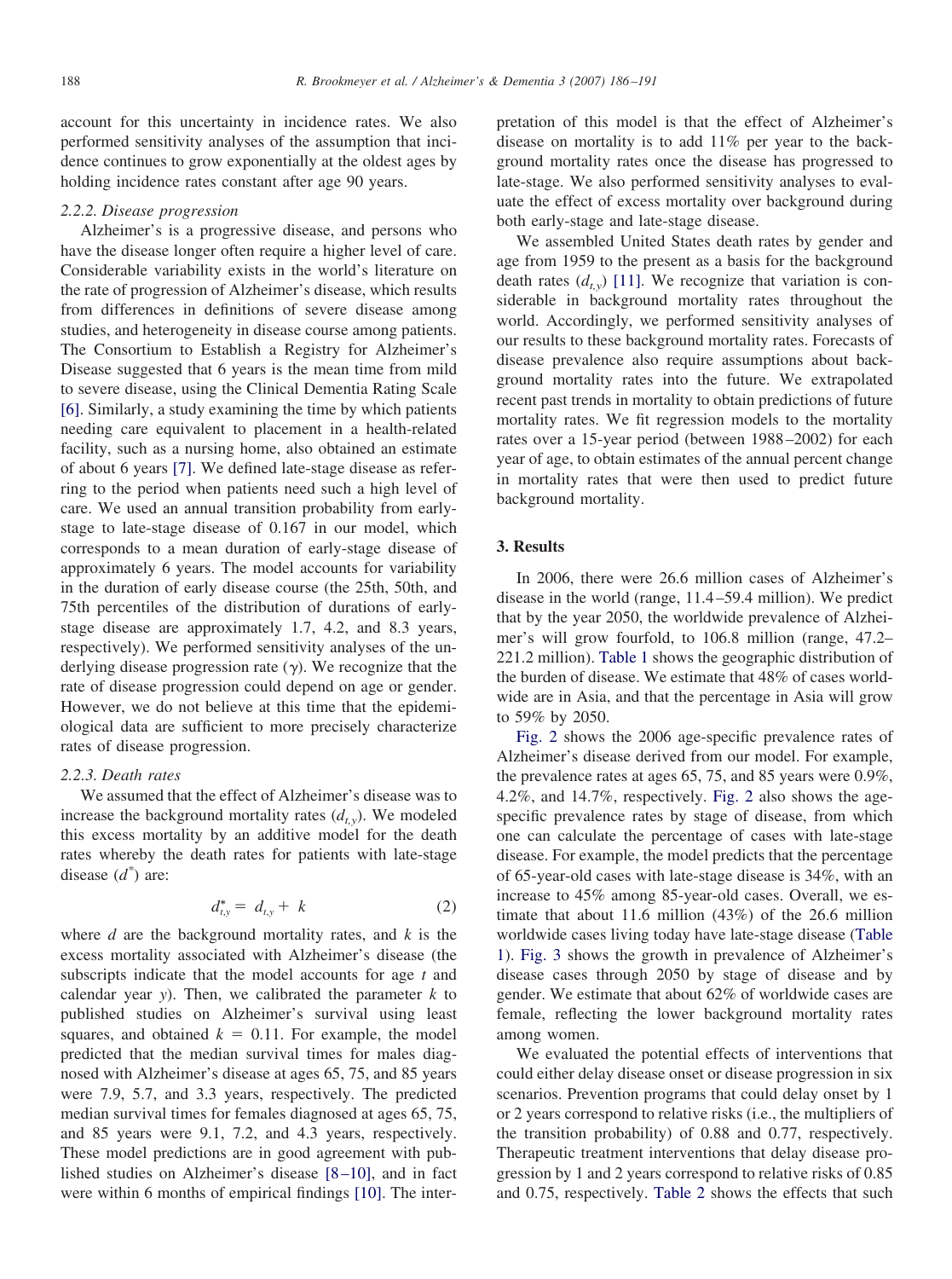| I<br>v.<br>۰. | I<br>ł<br>۰.<br>٠ |
|---------------|-------------------|
|               |                   |

|                                | Prevalence (in millions) |             |            |         |             |            |  |  |
|--------------------------------|--------------------------|-------------|------------|---------|-------------|------------|--|--|
|                                | 2006                     |             |            | 2050    |             |            |  |  |
|                                | Overall                  | Early-stage | Late-stage | Overall | Early-stage | Late-stage |  |  |
| Africa                         | 1.33                     | 0.76        | 0.57       | 6.33    | 3.58        | 2.75       |  |  |
| Asia                           | 12.65                    | 7.19        | 5.56       | 62.85   | 34.84       | 28.01      |  |  |
| Europe                         | 7.21                     | 4.04        | 3.17       | 16.51   | 9.04        | 7.47       |  |  |
| Latin America and<br>Caribbean | 2.03                     | 1.14        | 0.89       | 10.85   | 5.99        | 4.86       |  |  |
| North America                  | 3.10                     | 1.73        | 1.37       | 8.85    | 4.84        | 4.01       |  |  |
| Oceania                        | 0.23                     | 0.13        | 0.10       | 0.84    | 0.46        | 0.38       |  |  |
| Total                          | 26.55                    | 14.99       | 11.56      | 106.23  | 58.75       | 47.48      |  |  |

<span id="page-3-0"></span>Table 1 Projections of Alzheimer's disease prevalence (in millions) in 2006 and 2050, by regions and stage of disease\*

\* Regions defined according to the United Nations Population Division [4]. Oceania includes Australia, New Zealand, Melanesia, Micronesia, and Polynesia.

interventions could have on the global burden of Alzheimer's disease by the year 2050. Delaying disease onset by an average of 2 years would decrease the worldwide prevalence of Alzheimer's disease by 22.8 million cases (scenario A). Even a modest 1-year delay in disease onset would result in 11.8 million fewer cases worldwide (scenario B). A therapeutic intervention that delays disease progression by an average of 2 years with no effect on disease onset would actually result in a net increase in global prevalence of 5.2 million cases because of a rise in the number of early-stage cases (scenario C). However, in scenario C, there would also be a decrease of nearly 7 million late-stage cases. Interventions even modestly delaying both disease onset and progression can significantly decrease the global burden of disease. For example, if both disease onset and disease progression are delayed by 1 year (scenario F), there would be nearly 9.2 million fewer cases of the disease, and nearly all of that decline is attributable to decreases in the number of cases with late-stage disease.

The sensitivity of our results was evaluated with respect



Fig. 2. Age-specific prevalence rates for Alzheimer's disease derived from multistate model.

to a number of model assumptions. Equation 1 assumes that the age-specific incidence rate continues to grow exponentially, even at the oldest ages. However, if incidence rates plateau and remain constant after age 90 years instead of continuing to rise exponentially, then a modest 4% decline is observed for the 2050 estimate of the worldwide prevalence of Alzheimer's disease. We find that estimates of worldwide prevalence are not especially sensitive to the shape of the incidence curve at the oldest ages, because the oldest ages represent a relatively small segment of the population.

The sensitivity of our results to background death rates was also examined. Surprisingly, when background mortality rates were inflated by 20%, the absolute age-specific prevalence rates in Fig. 2 decreased very slightly, at most by 3 per 1,000. Surprisingly, the model for age-specific prevalence rates is not sensitive to background mortality rates. This is because the age-specific prevalence rate is the ratio of persons with disease to persons alive, and if the background death rates increase, then *both* the numerator and the denominator decrease, and the net effect is that the ratio itself does not change much.

We also considered the sensitivity of our results to our model for Alzheimer's mortality. Initially, we had assumed



Fig. 3. Worldwide projections of Alzheimer's prevalence (in millions) for the years 2006–2050, by stage of disease: **(a)** males and **(b)** females.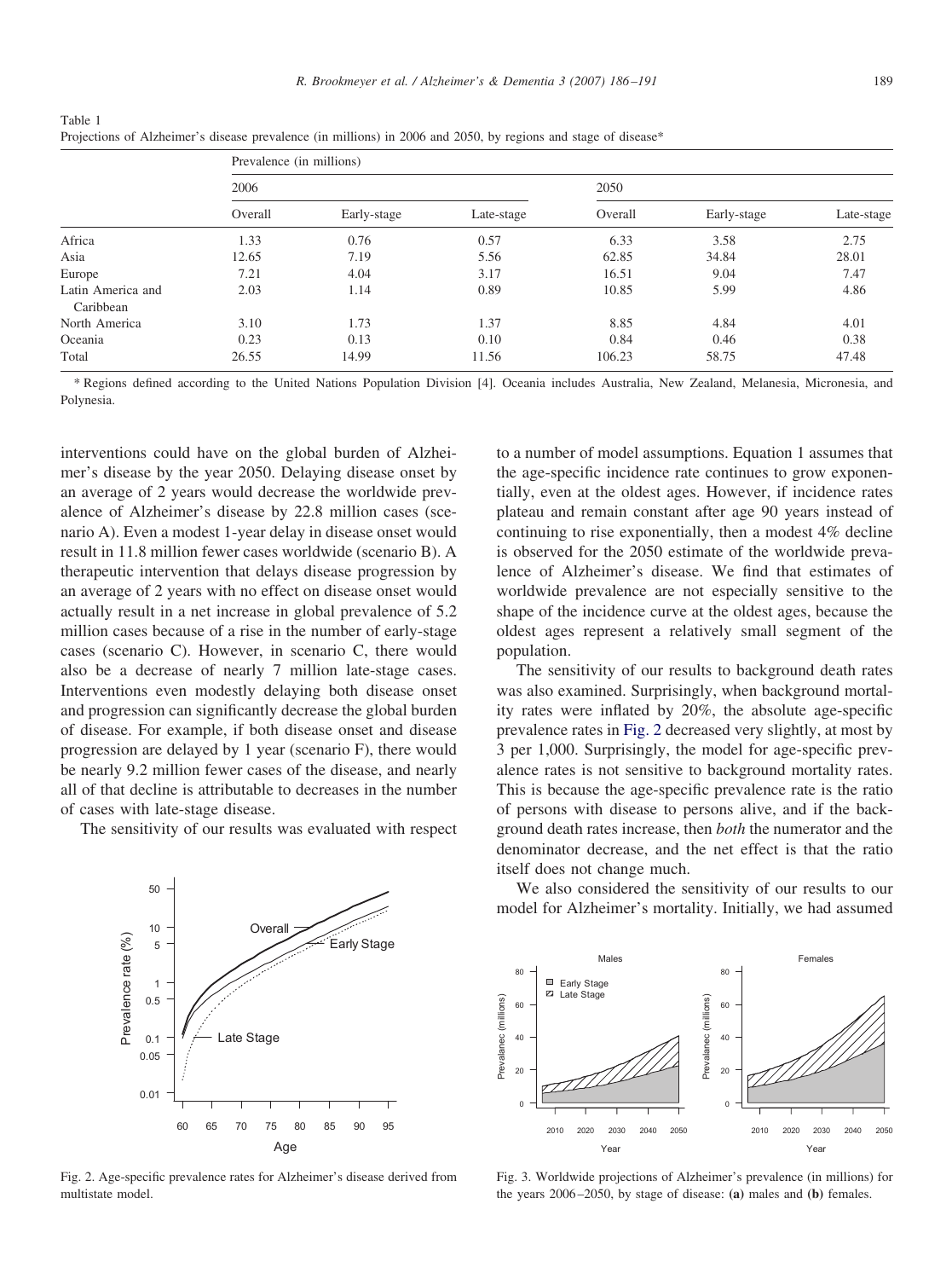<span id="page-4-0"></span>Table 2 Impact of interventions on worldwide prevalence of Alzheimer's disease\*

| Intervention<br>scenario | Mean delay (in<br>years) |             | Change in worldwide prevalence<br>(in millions) |             |            |  |
|--------------------------|--------------------------|-------------|-------------------------------------------------|-------------|------------|--|
|                          | Onset                    | Progression | Overall                                         | Early-stage | Late-stage |  |
| A                        | 2                        | $\Omega$    | $-22.76$                                        | $-12.28$    | $-10.48$   |  |
| B                        |                          | 0           | $-11.76$                                        | $-6.32$     | $-5.44$    |  |
| C                        | 0                        | 2           | $+5.23$                                         | $+12.14$    | $-6.91$    |  |
| D                        | 0                        |             | $+2.84$                                         | $+6.54$     | $-3.70$    |  |
| E                        | $\mathcal{D}$            | 2           | $-18.48$                                        | $-2.66$     | $-15.82$   |  |
| F                        |                          |             | $-9.19$                                         | $-0.48$     | $-8.71$    |  |

\* Change in prevalence in 2050 is associated with interventions begun in 2010, compared with baseline scenario of no intervention. These estimates refer to changes in prevalence compared with the baseline scenario of no intervention. In the baseline scenario of no intervention, in 2050 there will be 106.23 million cases worldwide, of which 58.75 million and 47.48 million will have early-stage and late-stage dise.

that excess mortality from Alzheimer's disease occurred only during late-stage disease. If excess mortality also occurs during early-stage disease, expressed here, for the sake of argument, as half the excess of that in late-stage disease (i.e., we added *k*/2 to the background death rates in earlystage disease), our estimate of worldwide prevalence in 2006 would decline by about 14%, and the percentage of cases classified as late-stage would slightly increase, from 43% to 46%.

We considered the sensitivity of our results to the progression rate from early-stage to late-stage disease. If the average duration of early-stage disease was in fact longer than the 6 years we assumed, then the percentage of prevalent cases with late-stage disease should be smaller than estimated. That phenomenon reflects the epidemiological concept that prevalence increases with duration. For example, if the mean durations of early-stage disease were 4, 6, and 8 years, then with all other factors fixed, the estimated worldwide prevalences in 2006 of late-stage Alzheimer's disease would be 13.9, 11.6, and 9.8 million cases, respectively, and the percentages of prevalent cases that are classified as late-stage would be 56%, 43%, and 35%, respectively.

## **4. Discussion**

Our model indicates that 26.6 million persons worldwide are currently living with Alzheimer's disease (range, 11.4– 59.4 million). We project that by the year 2050, worldwide prevalence will quadruple to 106.2 million, with 1 in 85 persons living with Alzheimer's disease. The increase is a result of the aging of the world's population. The United Nations Population Division projects that the number of persons at least 80 years of age will increase by a factor of about 3.7 by the year 2050. The Alzheimer's Disease International Study concluded that there were 24.3 million persons with dementia in the world, using a Delphi consensus

methodology [\[2\].](#page-5-0) Wimo et al. [\[12\]](#page-5-0) estimated 25.5 million cases of dementia worldwide in 2000 by multiplying agespecific prevalence rates derived from epidemiological surveys by population estimates. Our estimates refer specifically to Alzheimer's disease rather than all dementias. Thus, our estimates of the global prevalence of Alzheimer's disease are higher than those suggested by either the Alzheimer's Disease International Study [\[2\]](#page-5-0) or Wimo et al. [\[12\].](#page-5-0) On the other hand, our results are lower than those suggested by a recent report that 5.1 million Americans are living with Alzheimer's disease [\[13\].](#page-5-0) That estimate [\[13\]](#page-5-0) was based principally on a single study of Alzheimer's incidence in one community, while our results are based on a systematic review of published Alzheimer's disease incidence rates throughout the world.

There are important sources of uncertainty in our results, and the ranges of uncertainty are wide. The main sources of uncertainty are the age-specific incidence rates of Alzheimer's disease, which are reflected in the wide ranges of our forecasts. The data were insufficient to obtain separate incidence rates for each geographic region; we used Equation 1 for all regions. The majority of published studies on age-specific incidence rates of Alzheimer's disease are derived from populations in developed countries, and there is a critical need for additional studies in developing countries. We cannot say whether geographic variations in Alzheimer's incidence rates result from real differences in underlying incidence or from differences in methodology and diagnostic criteria of the epidemiological studies. The wide ranges of our estimates account for this uncertainty. However, we did not find any significant geographic differences in the doubling times of the age-specific incidence rates. Accordingly, our finding about the *proportionate i*ncrease in Alzheimer's disease, i.e., a quadrupling in prevalence by 2050, is reasonably precise, even if the absolute number of cases is more uncertain. Indeed, we conclude that the prevalence of Alzheimer's disease will quadruple by 2050, regardless of whether we use the lower or upper limits of our range of disease incidence rates. That conclusion does, however, depend on the accuracy of the United Nations demographic projections of the aging of the world population. An advantage of the modeling methodology used here is that the effects of interventions may be evaluated. We find that the impact of interventions depends on whether the interventions delay the onset of disease, or delay the progression of disease, or a combination of both. Interventions can differentially affect stage-specific prevalence, depending on which stage of the disease's natural history is targeted. We find that interventions that both delay disease onset and delay progression by even a modest amount would result in significant reduction of the global burden of disease. In related work, Sloane et al. [\[14\]](#page-5-0) evaluated the impact of therapeutic advances in the United States. They found, as did we, that therapies that only delayed disease progression would lead to a decrease in advanced disease.